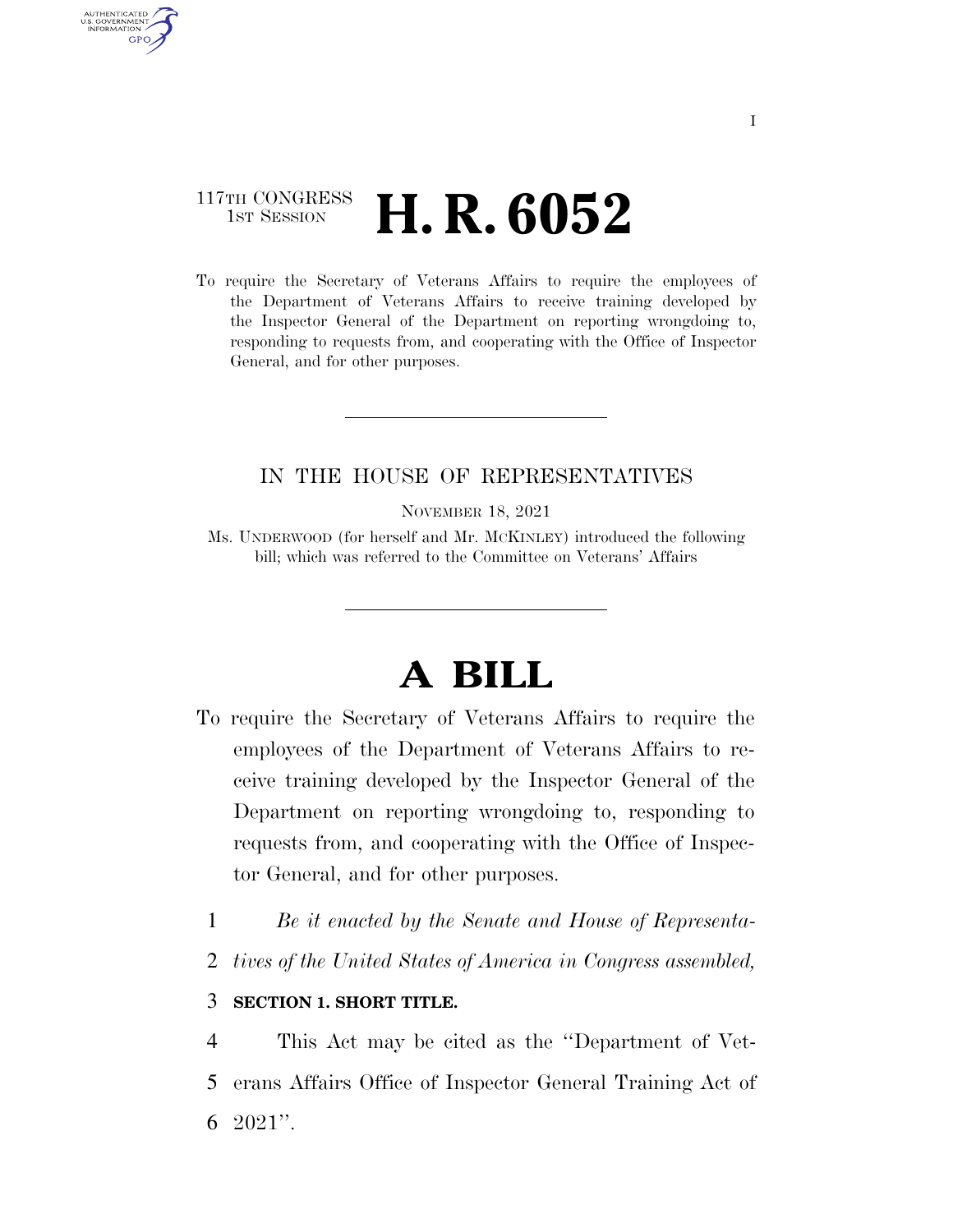## **SEC. 2. DEPARTMENT OF VETERANS AFFAIRS EMPLOYEE TRAINING REGARDING OFFICE OF INSPEC-TOR GENERAL.**

 (a) TRAINING.—The Secretary of Veterans Affairs shall require each employee of the Department of Veterans Affairs to receive training that the Inspector General of the Department shall develop on the reporting of wrong- doing to, responding to requests from, and cooperating with the Office of Inspector General.

 (b) EMPLOYEES.—In carrying out subsection (a), the Secretary shall require—

 (1) each employee of the Department who was employed by the Department on the day before the date of the enactment of this Act undergo the train- ing required by subsection (a) not later than one year after the date of the enactment of this Act; and (2) each employee of the Department who be- gins employment with the Department on or after the date of the enactment of this Act undergo the training required by subsection (a) not later than one year after the date on which the employment be-22 gins.

 (c) ELEMENTS.—Training developed and required under subsection (a) shall include the following:

•**HR 6052 IH** (1) Definition of the role, responsibilities, and legal authority of the Inspector General of the De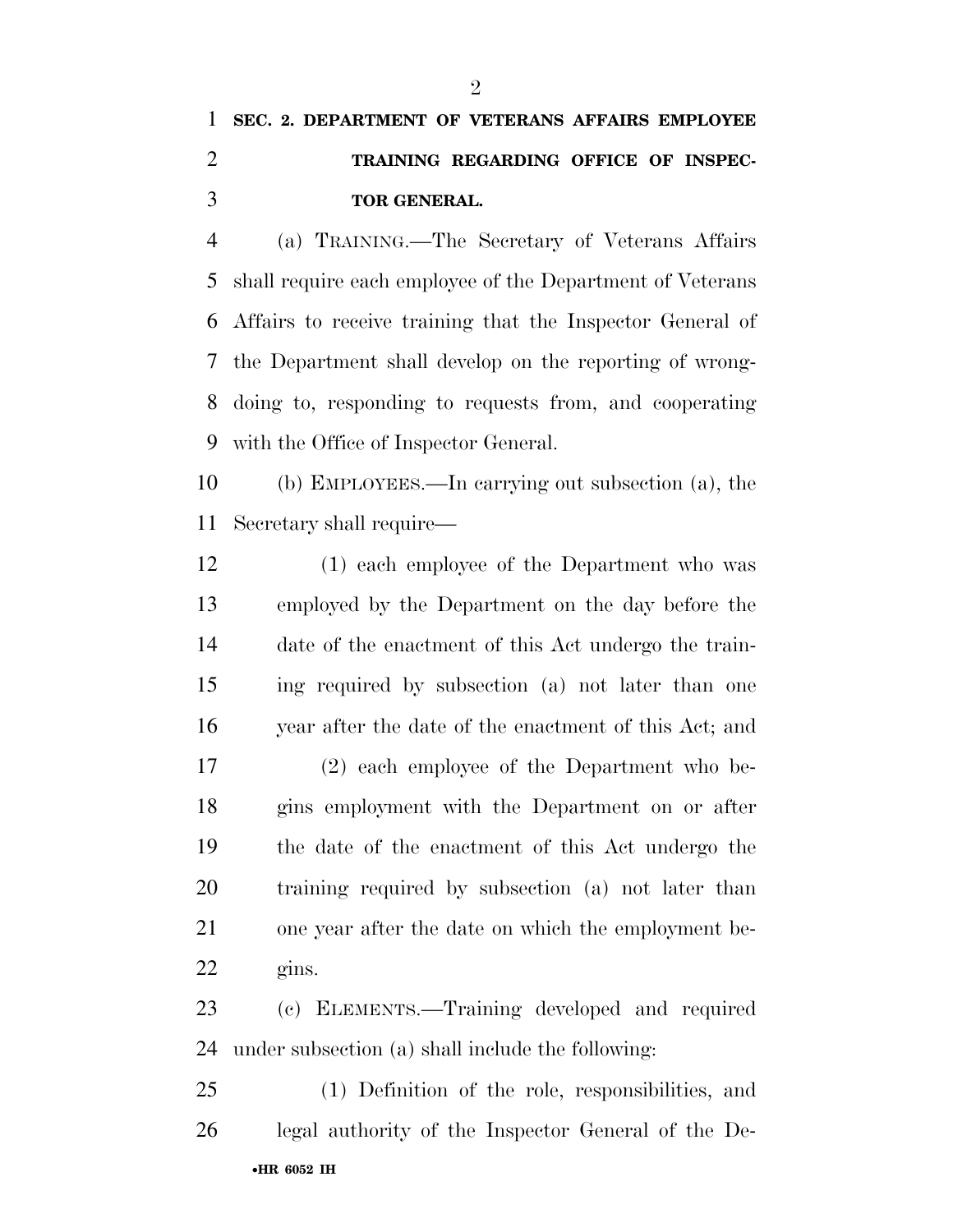partment and the duties of employees of the Depart- ment for engaging with the Office of the Inspector General.

 (2) Identification of the circumstances and mechanisms for reporting fraud, waste, abuse, and other wrongdoing to the Inspector General, including making confidential complaints to the Inspector General.

 (3) Identification of the prohibitions and rem- edies that help to protect Department employees from retaliation when reporting wrongdoing to the Inspector General.

 (4) Recognition of opportunities to engage with staff of the Office of the Inspector General to im- prove Department programs, operations, and serv-ices.

 (d) DESIGN AND UPDATE.—The Inspector General of the Department shall design, and update as the Inspector General considers appropriate, the training developed and required by subsection (a).

 (e) SYSTEM.—The Secretary shall provide, via the talent management system of the Department, or suc- cessor system, the training developed and required under subsection (a).